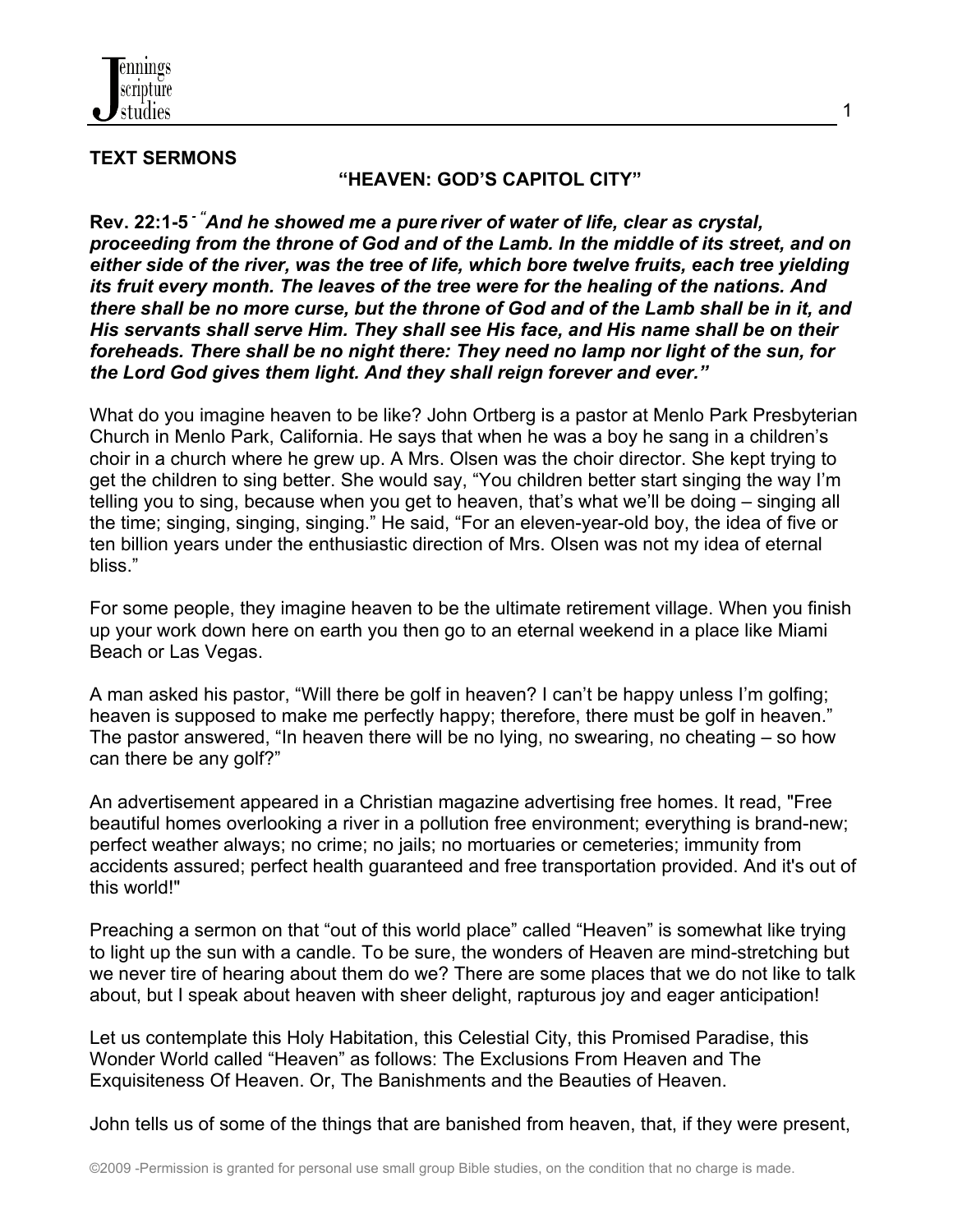

would ruin heaven. The absence of some things enhances the wonder of that paradise to come.

# **I. THE EXCLUSIONS FROM HEAVEN.**

John describes his angel-led tour of heaven saying that there, *"God will wipe away every tear from their eyes; there shall be no more death, nor sorrow, nor crying. There shall be no more pain, for the former things have passed away."* (Rev. 21:4)

Heaven is described not only in positive terms but also in negative terms. I am sure you have heard of the "*no mores*" of heaven. Heaven will be a remarkable place because some things are excluded. Their absence adds to the joys of heaven. There are 7 *"no mores"* mentioned:

## **A.** *"No more sea."* [21:1]

Three fourths of the earth is covered by seas. In this world it seems that seas are necessary for our existence but not so in the heavenly world.

### *The sea is mysterious.*

There is something in it not fully understood, something undiscovered. But there will be nothing mysterious in heaven.

#### *The sea is restless.*

Isaiah 57:20 informs us that *"The wicked are like the troubled sea when it cannot rest, whose waters cast up mire and dirt."* There will be no rest-lessness, mire or dirt in heaven.

### *The sea is treacherous*.

Oliver Wendell Holmes wrote, "It licks your feet and purrs very pleasantly for you, but it will eat you and wipe the crimsoned foam from its jaws as if nothing had happened."

**Illust.** A saintly woman who lived on the New England coast had lost her husband and two sons and sea. When asked what she liked most to think about when she thought of heaven she replied, "There shall be no more sea." When we get to heaven we can sing more realistically,

> *"I've anchored my soul in the haven of rest, I'll sail the wild seas no more."*

### **B.** *"No more death."* [21:5a]

Death is caused by sin; it is our worst and last enemy to be destroyed. (I Cor. 15:26) But in heaven there will be no tombstones, funeral processions, mortuaries, obituary columns or coffins. If there were a place like that anywhere on earth, people from everywhere would move there!

### **C.** *"No more sorrow."* [21:5b]

Anguish and misery are things of earth. They are banished from heaven for there is nothing there that causes sorrow.

### **D.** *"No more crying."* [21: 5c]

What causes crying? Physical maladies, emotional disturbances, and social conflicts, personal disappointments and losses, etc. These conditions are foreign to heaven.

©2009 -Permission is granted for personal use small group Bible studies, on the condition that no charge is made.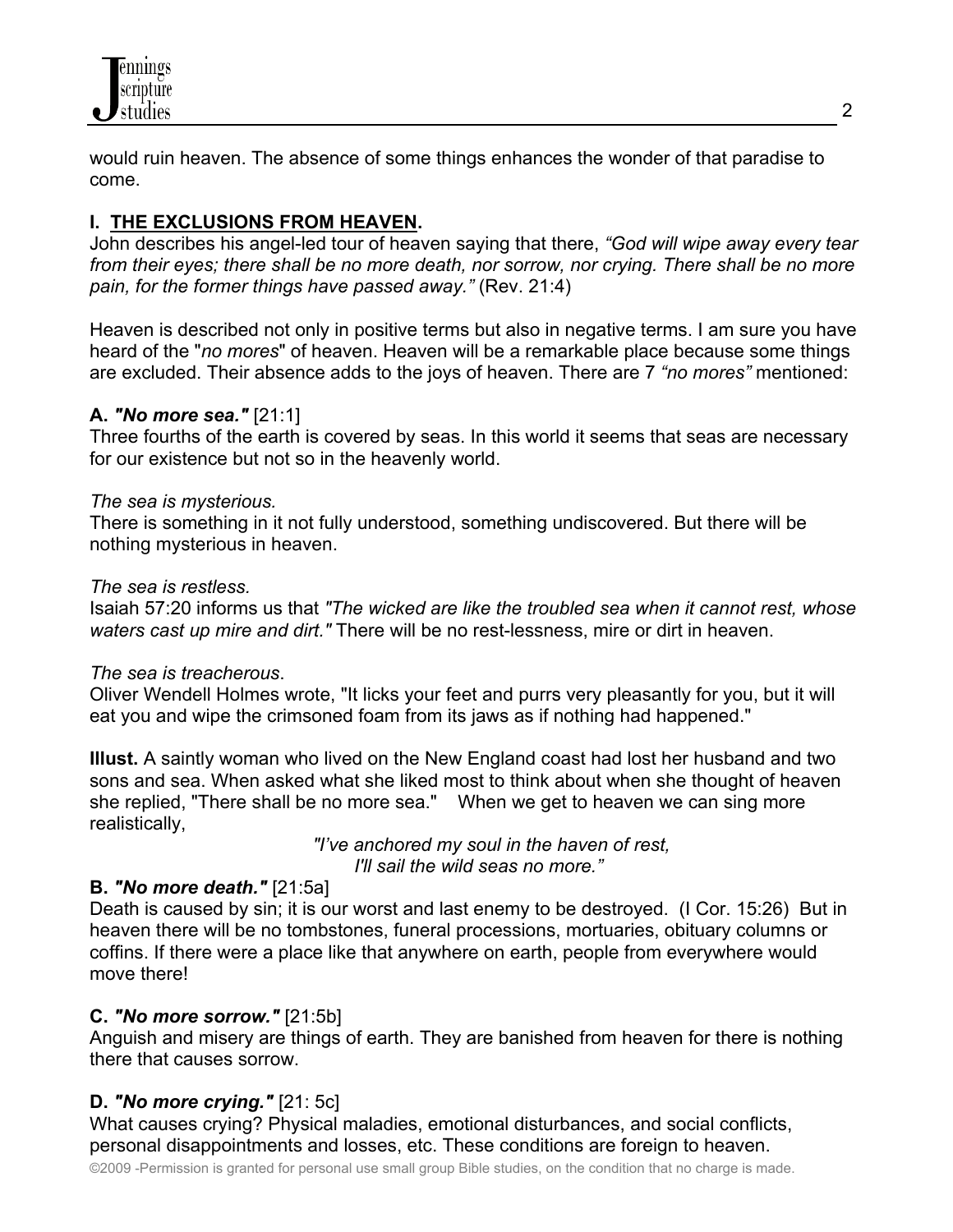# **E.** *"No more pain."* [21: 5d]

Hurts, fears and aches will disappear, never to interrupt our joy and comfort again. An old song states it this way:

> *"There is no disappointment in heaven, No weariness, sorrow or pain; No hearts that are bleeding and broken, No songs with a minor refrain."*

## **F.** *"No more curse***."** [22:3]

*"And there shall be no more curse."*

When Adam and Eve were banished from the Garden of Eden, God placed a curse upon the creation. But it will not be that way in heaven, the Garden of God!

The Apostle Paul wrote: *"….the sufferings of this present time are not worthy to be compared with the glory which shall be revealed in us. For …. the creation eagerly waits…..deliverance from the bondage of corruption."* (Rom.8:18-21)

That is why Peter writes: *"We, according to His promise, look for new heavens and a new earth in which righteousness dwells."* (II Peter 3:13) And John says, *"I saw a new heaven and a new earth, for the first heaven and the first earth had passed away.*" (Rev.21:1)

## **G.** *"No more night."* (22:5)

There is no "nightlife" in heaven! That is one reason that many people do not like the thought of heaven. Under cover of darkness all manner of evil deeds are committed here in this world. But there is no darkness in the city of pure light; nothing but endless day.

Will we sleep in heaven? No, we will never get tired! Our bodies will be glorified bodies needing no rejuvenation. As a child I did not like the approach of nightfall. That meant that playtime was over and I had to go into the house and sleep. Even now, I can think of so many things to do if I did not have to refresh my body and mind with sleep. Heaven is a place of endless day and boundless energy!

General Electric announced that they have developed a light-bulb which has a life expectancy of 1 million hours. It is not on the market yet but just think of a light-bulb burning for 114 years! But wait! That is nothing - there is no need of light-bulbs at all in heaven for there is no darkness there!

Hallelujah! All the wrongs of earth will be righted in heaven; all that is hurtful on earth will be healed in heaven; all evil persons and evil deeds will be excluded from heaven and the Arch Perpetrator of Evil himself will be *"cast into the lake of fire…."* (Rev. 20:10)

We've considered some the things that will not be in heaven, which, if they were present, would make heaven ugly. Now, let us look briefly at some of the beautiful things in heaven.

# **II. THE EXQUISITENESS OF HEAVEN.**

John continues his description: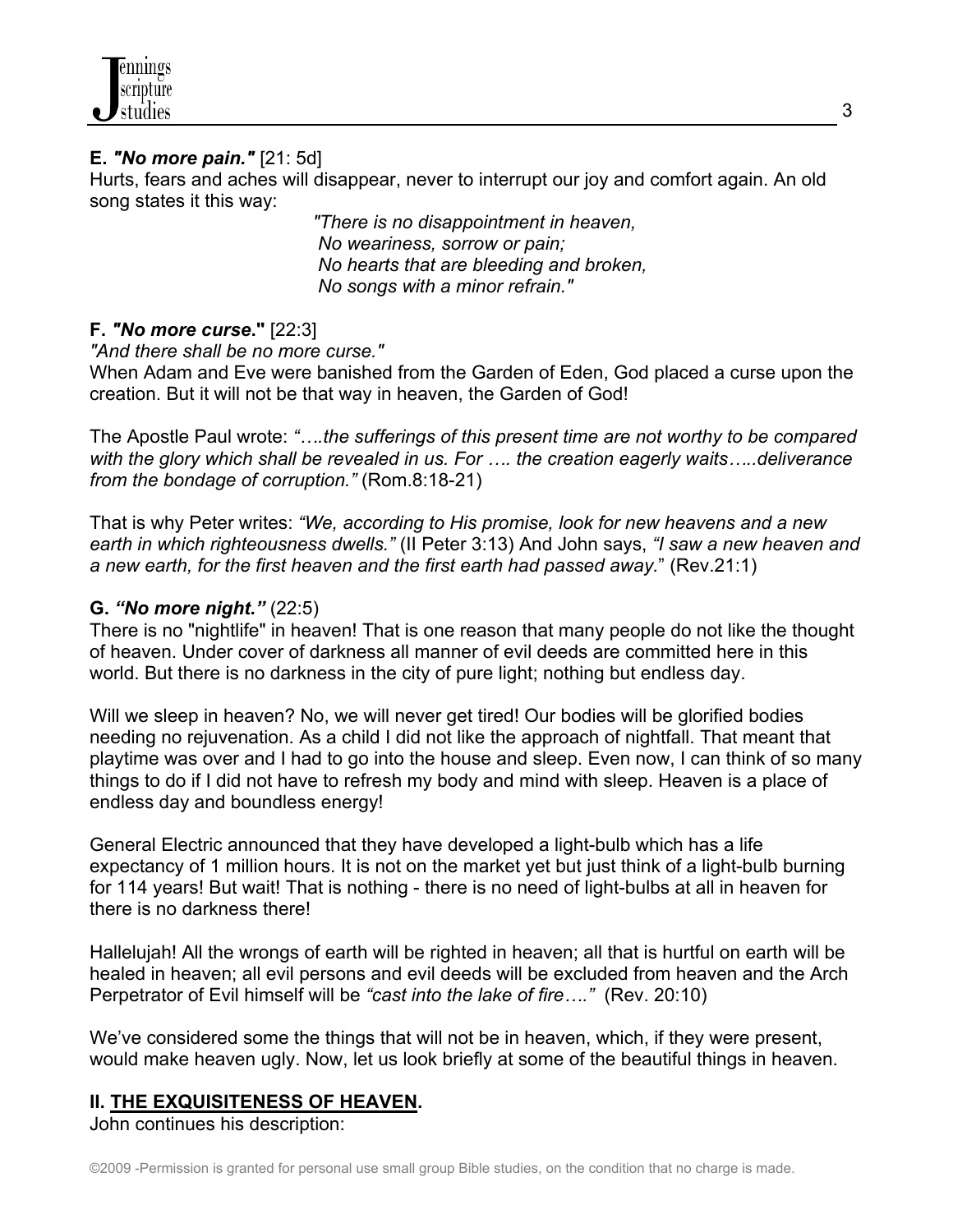## *"And he carried me away in the Spirit to a great and high mountain, and showed me the great city, the holy Jerusalem, descending out of heaven from God, having the glory of God. Her light was like a most precious stone, like a jasper stone, clear as crystal."* (Rev. 21:10-11)

The beauty of the Garden of Eden must have been dazzling. However, ever since Adam and Eve sinned in the Garden of Eden, the beauty of the earth, as God originally created it, has been greatly diminished by the presence of sin. Everything in this world is imperfect. However, Heaven is a place of beauty perfected.

Heaven is the capital city of God. Earth's capital cities usually are more attractive and beautiful than other cities but the exquisiteness of Heaven outshines them all! The beauties of Heaven are seen in three different analogies in Revelation chapter 21. Heaven is said to be:

## **A. As Glamorous As a Bride.**

*"I, John, saw the holy city, New Jerusalem, coming down out of heaven from God, prepared as a bride adorned for her husband."* (Rev.21:2)

I have officiated at many weddings. As I stand at the front with the groom as the bride approaches the wedding altar, it is always thrilling to watch the groom as he first lays eyes upon this lovely bride approaching him.

I have never seen a groom grimace as his lover approached him. I have never heard a groom saying under his breath, "Oh no, she's ugly!" To him, she is the ultimate in beauty. She has spent many hours choosing a dress, preparing her hair and with her attendants choosing the right jewelry, bouquet, etc.

When John saw the beauty of the heavenly city, the first image that came to his mind was that of a bride "*adorned for her husband*." He continues his description by speaking of the radiance of the city. He said that it was:

# **B. As Glorious As God.**

John said that the angel *"showed me the great city, the holy Jerusalem, descending out of heaven from God, having the glory of God."* (Rev. 21:11)

This heavenly city has a wonderful lighting system. And all the modern progress of lighting systems, and it is marvelous, nothing can compare with Heaven. Just as when the sunlight floods the heavens, artificial lights become as nothing, so when the glory of God floods the heavenly city, it is as though the sun were but a candle.

The display of the glory of God is light. When Moses met God on Mt. Sinai his face retained the glory-glow of God even after he descended. Throughout the Bible God's presence is manifested by light. First Timothy 6:16 tells us that God "*dwells in light which no man can approach."* We cannot stand and gaze at the noon day sun without shielding our eyes. Only when we receive our new bodies can we be fitted to dwell in the brilliant presence of God.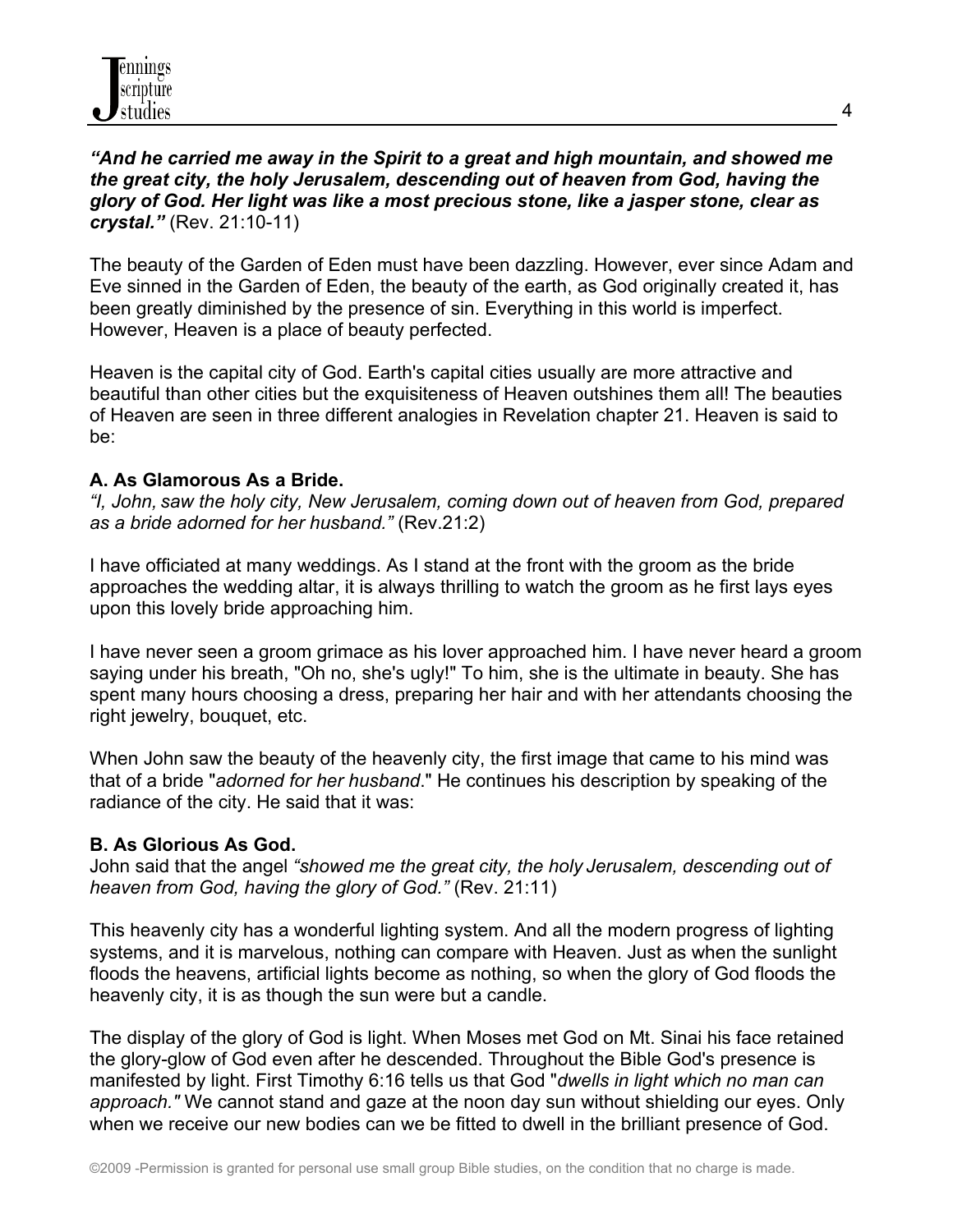

The psalmist said, *"Out of Zion, the perfection of beauty, God has shined fourth."* [Psalm 50:2]

John continued to describe the beauty of heaven and said it was:

# **C. As Gorgeous As Gems.**

*"The construction of its wall was of jasper; and the city was pure gold, like clear glass. The foundations of the wall of the city were adorned with all kinds of precious stones: the first foundation was jasper, the second sapphire, the third chalcedony, the fourth emerald, the fifth sardonyx, the sixth sardius, the seventh chrysolite, the eighth beryl, the ninth topaz, the tenth chrysoprase, the eleventh jacinth, and the twelfth amethyst. The twelve gates were twelve pearls: each individual gate was of one pearl. And the street of the city was pure gold, like transparent glass." (Rev. 21:18-21)*

Ladies usually are more interested in these verses than are men. Let us look at each of these gems stones and see if we can capture something of the beauty of heaven as we think of the various colors represented by these stones:

*Jasper* – basically a transparent green with delicate streaks of red and blue; *Sapphire* – a deep blue; *Chalcedony* – a bluish grey turquoise; *Emerald* – a sparkling green; *Sardonyx* – an agate with alternating orange and white stripes; *Sardius* – a ruby red; *Chrysolite* – golden yellow; *Beryl* -- blue-green; *Topaz* - pale greenish yellow; *Chrysoprasus* - a pale stone with a purple shade; *Jacinth* - smoky blue; *Amethyst* -- violet; *Jacinth* – reddish orange; *Gates of pearl* -- soft white glow.

Now, imagine the brilliance of the God-light shining upon these stones. What a kaleidoscope of colors! The city gleams with a flashing, dazzling, sparkling profusion of gorgeous gems like one enormous jewel. This is a dazzlingly breath-taking and awe-inspiring sight!

History records that the idolatrous temple of Diana of the Ephesians was so bright with jewels that the doorkeeper called to those who entered, "Take heed to your eyes." There is no need for such a warning in heaven for in our glorified bodies the brilliance of the sites in heaven will bless not blind!

On several different trips to London, England, my wife and I have been to the Tower of London to see the crown jewels of England on display there. There are crowns and scepters and other ornaments worn by kings and queens of past centuries. The head of one scepter is one large diamond over 500 carats in size.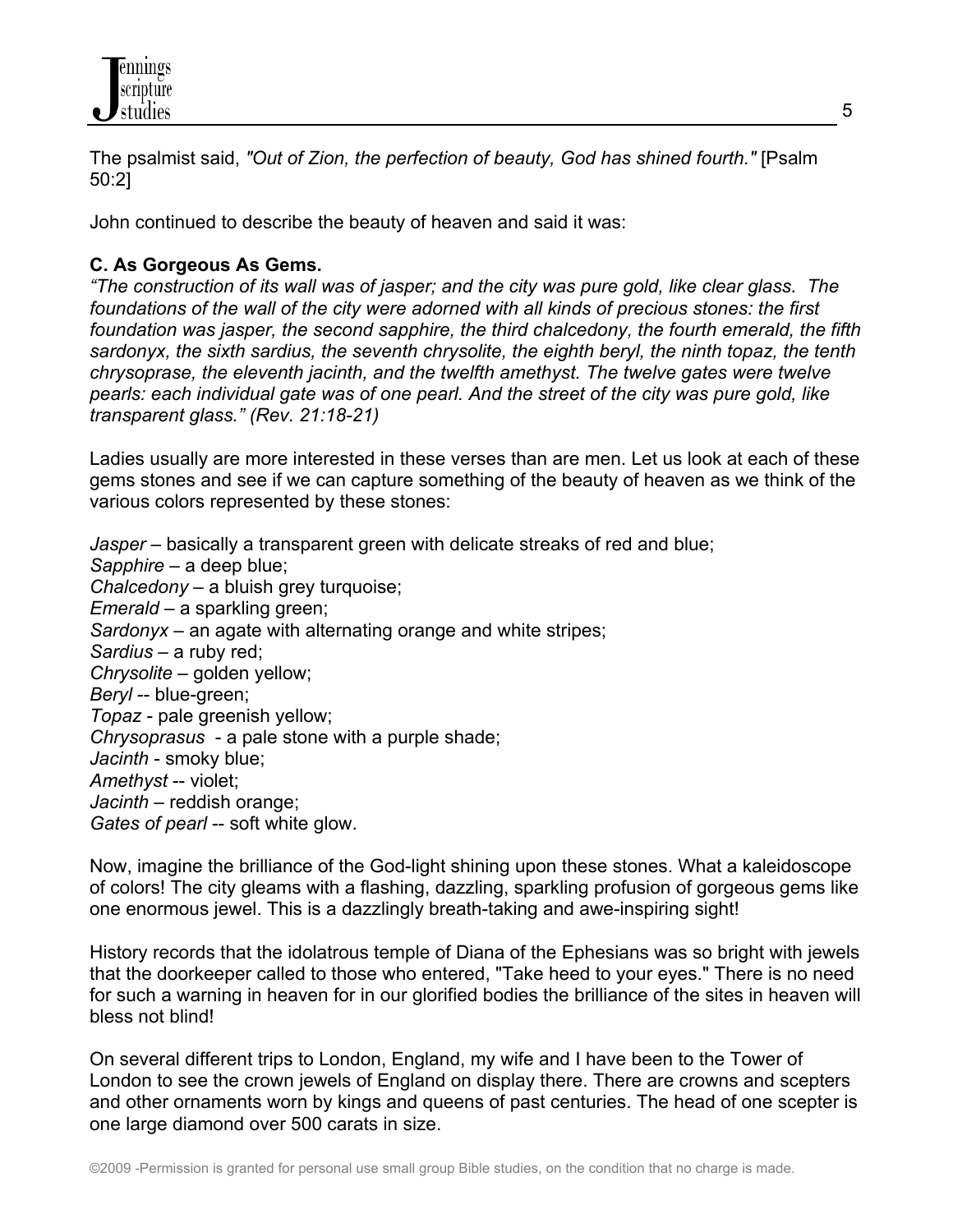On one of our trips my father-in-law accompanied us. As we stood looking at those ancient treasures gleaming under the bright lights, I turned to speak to him and saw tears like jewels on his cheeks. He said, "If I ever get a crown I will lay it at my Savior's feet." He is now home with the Lord and the crown jewels of England look like dime-store costume jewelry compared to the riches of heaven!

> *"Sometimes I grow homesick for heaven And the beauties I there shall behold; What a joy 'twill be when my Savior I see, In that beautiful city of Gold."*

One evening a father and his little daughter were walking along looking up at the heavens aglow with lights from flickering stars. She said, "Oh, Daddy," she exclaimed, "If the outside of heaven is all that pretty, what must the inside be like?" Truly, as the little chorus puts it:

> *"Heaven is a wonderful place, Filled with glory and grace; I'm going to see my Savior's face, Heaven is a beautiful place!"*

#### **Conclusion**

What a place heaven must be! There is land without sea; life without death; joy without sorrow; smiles without tears; pleasure without pain; summer without winter, day without night and God without Satan!

> *"Think of stepping on yonder shore, and finding it heaven; Think of taking hold of a hand and finding it Jesus' hand; Think of breathing new air and finding it celestial air; Think of feeling invigorated and finding immortality; Think of stepping out of a tempest into an absolute calm; Think of waking up and finding it home."*

All that we know or can know about heaven is only a snap-shot of that place that the Lord Jesus has gone to prepare for His own. Vance Havner wrote, "God has told us only as much as we need to know, not all that we want to know. Our present faculties could not take it in if we did learn the details of the heavenly world."

But this I do know: because of the grace of God I have a home in heaven; I did not buy it. It was given to me by the Giver who purchased it for me by the sacrifice of Himself on Calvary's cross. This home:

- will never need to be remodeled or repaired;
- termites will not eat its foundations;
- fire cannot destroy it;
- earthquakes will never damage it;
- floods cannot wash it away;
- thieves will not break trough and steal, and